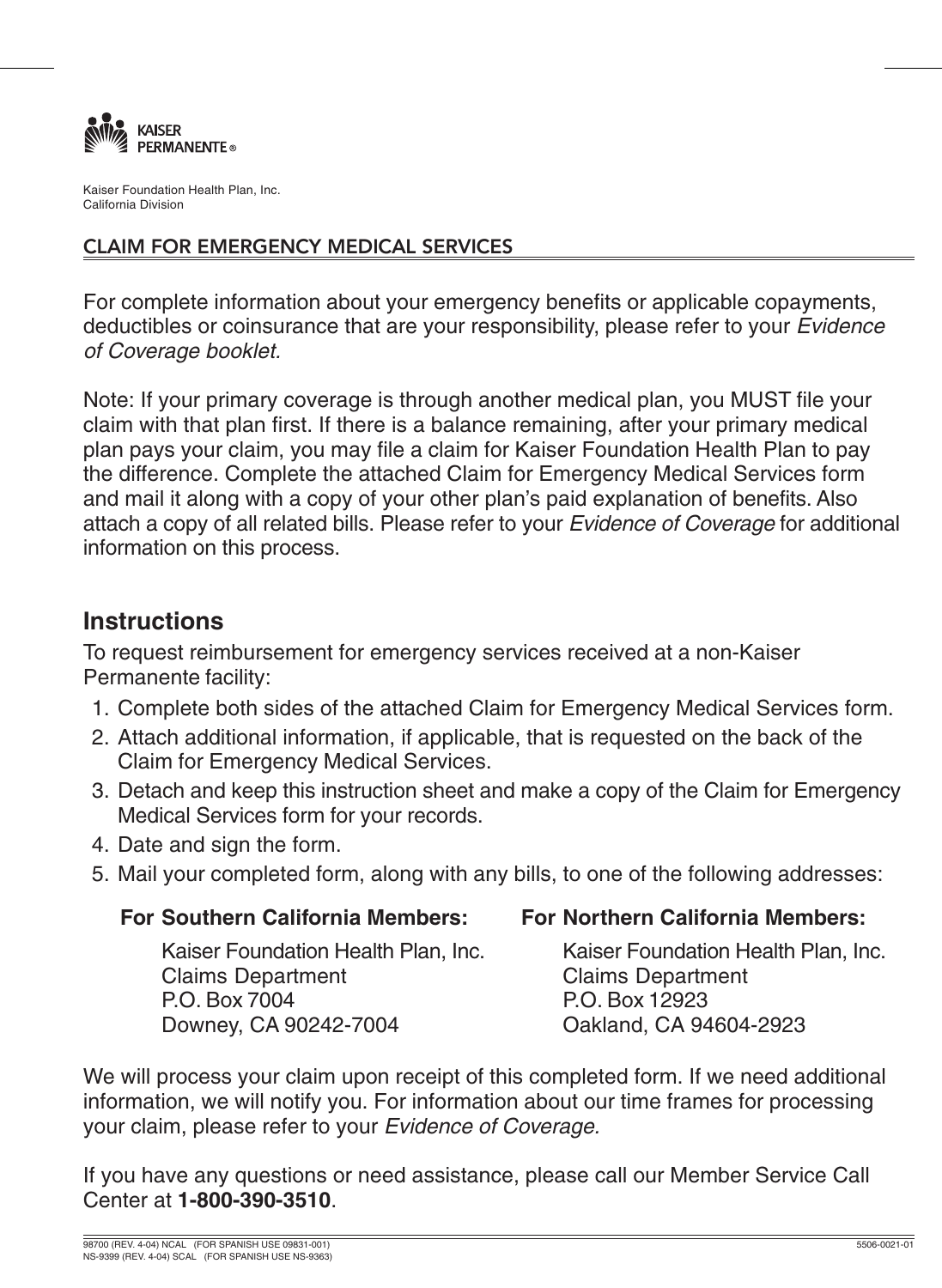| <b>AMA KAISER</b><br>PERMANENTE ® |
|-----------------------------------|
|                                   |

Kaiser Foundation Health Plan, Inc. California Division

MR#: Name:

## CLAIM FOR EMERGENCY MEDICAL SERVICES **IMPRINT AREA**

#### **IN ORDER FOR YOUR CLAIM TO BE CONSIDERED FOR PAYMENT:**

- BOTH SIDES OF THIS FORM MUST BE COMPLETED IN FULL.
- ALL ITEMIZED BILLS FOR THIS EMERGENCY MUST BE ATTACHED.
- THIS FORM MUST BE SIGNED SEE BELOW.
- IN MOST CASES, PAYMENT WILL BE MADE TO PROVIDER(S) UNLESS PROOF OF PAYMENT IS FURNISHED BY THE MEMBER OR PROVIDER(S).

| PATIENT NAME                                                                                                                                                                                                                                                                                                                         | LAST          |                           |                     | <b>FIRST</b>          |                                  |               |                        | <b>INIT</b>                                                 | <b>SEX</b>   | <b>BIRTH DATE</b>    |                   |                                                                    |
|--------------------------------------------------------------------------------------------------------------------------------------------------------------------------------------------------------------------------------------------------------------------------------------------------------------------------------------|---------------|---------------------------|---------------------|-----------------------|----------------------------------|---------------|------------------------|-------------------------------------------------------------|--------------|----------------------|-------------------|--------------------------------------------------------------------|
| PATIENT ADDRESS                                                                                                                                                                                                                                                                                                                      | <b>STREET</b> |                           |                     |                       | <b>CITY</b>                      |               |                        |                                                             | <b>STATE</b> | ZIP                  |                   |                                                                    |
|                                                                                                                                                                                                                                                                                                                                      |               |                           |                     |                       |                                  |               |                        |                                                             |              |                      |                   |                                                                    |
| SUBSCRIBER NAME                                                                                                                                                                                                                                                                                                                      | LAST          |                           | <b>FIRST</b>        |                       |                                  | <b>INIT</b>   | RELATION TO PATIENT    |                                                             |              |                      | PATIENT DAY PHONE |                                                                    |
| SUBSCRIBER ADDRESS                                                                                                                                                                                                                                                                                                                   | <b>STREET</b> |                           |                     |                       | <b>CITY</b>                      |               |                        |                                                             | <b>STATE</b> | ZIP                  |                   |                                                                    |
|                                                                                                                                                                                                                                                                                                                                      |               |                           |                     |                       |                                  |               |                        |                                                             |              |                      |                   |                                                                    |
| PLACE OF ILLNESS/INJURY                                                                                                                                                                                                                                                                                                              |               | <b>CITY</b>               |                     |                       | STATE/COUNTRY                    |               | <b>INCIDENT DATE</b>   |                                                             |              | TIME                 |                   | □ a.m.<br>p.m                                                      |
| PLACE OF EMERGENCY CARE                                                                                                                                                                                                                                                                                                              |               | <b>CITY</b>               |                     |                       | STATE/COUNTRY                    |               |                        | TREATMENT DATE                                              |              | <b>TIME</b>          |                   | a.m.<br>$\Box$ p.m                                                 |
| IS PATIENT COVERED BY MEDICARE OR OTHER MEDICAL INSURANCE?                                                                                                                                                                                                                                                                           |               |                           |                     |                       | NAME OF POLICY HOLDER/SUBSCRIBER |               |                        |                                                             |              |                      |                   |                                                                    |
| Yes   No                                                                                                                                                                                                                                                                                                                             |               |                           |                     |                       |                                  |               |                        |                                                             |              |                      |                   |                                                                    |
| IF YES, INSURANCE COMPANY NAME                                                                                                                                                                                                                                                                                                       |               | <b>ADDRESS</b>            |                     |                       |                                  | TELEPHONE NO. |                        |                                                             |              | SUBSCRIBER ID NO.    |                   |                                                                    |
| INSURANCE COMPANY NAME                                                                                                                                                                                                                                                                                                               |               | <b>ADDRESS</b>            |                     |                       |                                  | TELEPHONE NO  |                        |                                                             |              | SUBSCRIBER ID NO.    |                   |                                                                    |
| IS MEDICAL COVERAGE PART OF THE CAR INSURANCE POLICY?                                                                                                                                                                                                                                                                                |               |                           |                     |                       | NAME OF POLICY HOLDER            |               |                        |                                                             |              |                      |                   |                                                                    |
|                                                                                                                                                                                                                                                                                                                                      |               |                           | Yes   No            |                       |                                  |               |                        |                                                             |              |                      |                   |                                                                    |
| IF YES, AUTOMOBILE INSURANCE COMPANY NAME                                                                                                                                                                                                                                                                                            |               |                           | <b>ADDRESS</b>      |                       |                                  | TELEPHONE NO. |                        |                                                             | POLICY NO.   |                      |                   |                                                                    |
| MEMBER'S DESCRIPTION OF HOW THE EMERGENCY OCCURRED                                                                                                                                                                                                                                                                                   |               |                           |                     |                       |                                  |               |                        |                                                             |              |                      |                   |                                                                    |
|                                                                                                                                                                                                                                                                                                                                      |               |                           |                     |                       |                                  |               |                        |                                                             |              |                      |                   |                                                                    |
|                                                                                                                                                                                                                                                                                                                                      |               |                           |                     |                       |                                  |               |                        |                                                             |              |                      |                   |                                                                    |
|                                                                                                                                                                                                                                                                                                                                      |               |                           |                     |                       |                                  |               |                        |                                                             |              |                      |                   |                                                                    |
|                                                                                                                                                                                                                                                                                                                                      |               |                           |                     |                       |                                  |               |                        |                                                             |              |                      |                   |                                                                    |
|                                                                                                                                                                                                                                                                                                                                      |               |                           |                     |                       |                                  |               |                        |                                                             |              |                      |                   |                                                                    |
| WHY WAS THE PATIENT NOT TREATED AT A KAISER PERMANENTE FACILITY?                                                                                                                                                                                                                                                                     |               |                           |                     |                       |                                  |               |                        |                                                             |              |                      |                   |                                                                    |
|                                                                                                                                                                                                                                                                                                                                      |               |                           |                     |                       |                                  |               |                        |                                                             |              |                      |                   |                                                                    |
|                                                                                                                                                                                                                                                                                                                                      |               |                           |                     |                       |                                  |               |                        |                                                             |              |                      |                   |                                                                    |
|                                                                                                                                                                                                                                                                                                                                      |               |                           |                     |                       |                                  |               |                        |                                                             |              |                      |                   |                                                                    |
|                                                                                                                                                                                                                                                                                                                                      |               |                           |                     |                       |                                  |               |                        |                                                             |              |                      |                   |                                                                    |
| WAS AN AMBULANCE USED?                                                                                                                                                                                                                                                                                                               |               | WHO CALLED THE AMBULANCE? |                     |                       |                                  |               |                        |                                                             |              |                      |                   |                                                                    |
| $\Box$ Yes $\Box$ No                                                                                                                                                                                                                                                                                                                 |               | Patient                   | □ Kaiser Permanente |                       | $\Box$ Police/Fire               |               | $\Box$ Other (specify) |                                                             |              |                      |                   |                                                                    |
|                                                                                                                                                                                                                                                                                                                                      |               | <b>ADMIT DATE</b>         |                     | <b>DISCHARGE DATE</b> |                                  |               |                        | IS THE PATIENT DECEASED?                                    |              | ⊥ Yes                | $\Box$ No         |                                                                    |
| <b>IF HOSPITALIZED:</b>                                                                                                                                                                                                                                                                                                              |               |                           |                     |                       |                                  |               |                        | DID THE PATIENT DIE AS A<br><b>RESULT OF THE EMERGENCY?</b> |              | $\Box$ Yes $\Box$ No |                   |                                                                    |
|                                                                                                                                                                                                                                                                                                                                      |               |                           |                     |                       |                                  |               |                        |                                                             |              |                      |                   |                                                                    |
| I authorize<br>medical and/or hospital records pertaining to the health care services provided to me on/between the dates listed on this<br>Claim for Emergency Medical Services. I understand that this information is necessary to allow Kaiser Foundation Health<br>Plan, Inc. to process my claim for payment of these services. |               |                           |                     |                       |                                  |               |                        |                                                             |              |                      |                   | (names of providers) to release any and all information, including |
| <b>AUTHORIZING SIGNATURE: PARENT'S SIGNATURE IF PATIENT IS A MINOR</b>                                                                                                                                                                                                                                                               |               |                           |                     |                       |                                  |               |                        |                                                             |              | <b>DATE SIGNED</b>   |                   |                                                                    |
|                                                                                                                                                                                                                                                                                                                                      |               |                           |                     |                       |                                  |               |                        |                                                             |              |                      |                   |                                                                    |